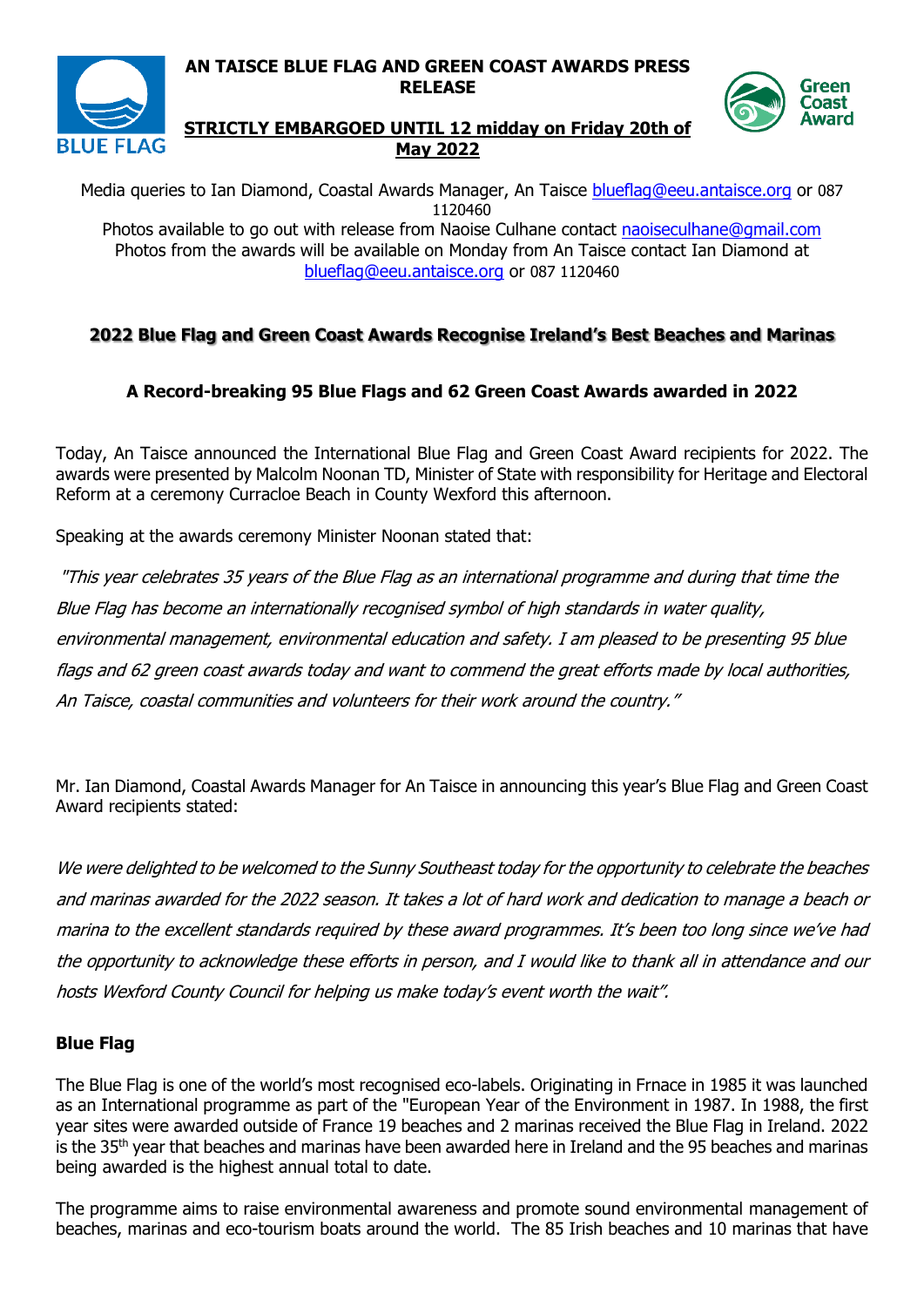achieved this accolade must adhere to specific criteria related to water quality, information provision, environmental education, safety and site management.

### **85 Beaches and 10 marinas awarded the Blue Flag for 2022**

- The number of sites receiving the award is up 2 on last year's total.
- 7 beaches not awarded in 2021 have been awarded for the coming bathing season. These are: Trá Inis Oírr (Main Beach) in County Galway; Fountainstown and Youghal Front Strand in County Cork; Balcarrick, Donabate and Rush, South Beach in Fingal; Ballybunnion North Beach in Kerry and Ballymoney North Beach, in County Wexford.
- Trá Inis Oírr, the main beach on Inis Oirr in County Galway has been awarded a Blue Flag for the first time this year.
- In Cork Fountainstown has been awarded for the first time since 1991 and the second time since Blue Flags were first awarded in Ireland.
- Youghal Front Strand in Cork will fly the Blue Flag for the first time since 2011.
- Balcarrick, Donabate in Fingal has been awarded a Blue Flag for the first time since 2016.
- Ballybunnion North Beach, which last flew a Blue Flag in 2019 has been awarded for the 2022 bathing season.
- Ballymoney North Beach, in County Wexford regains Blue Flag status having not been awarded in 2021.
- 79 of the 83 beaches awarded in 2021 retained Blue Flag Status for the 2022 bathing season.
- The 5 beaches awarded in 2021 that have not been awarded for the 2022 season are: Bray South Promenade in Wicklow; Warren, Cregane Strand in Cork; Traught, Kinvara in County Galway; Carrowmore and Clare Island in County Mayo. None of these beaches achieved the "Excellent" water quality classification necessary to be awarded the Blue Flag. Each of the sites received a classification of "Good", the second highest classification available based on analysis of bathing water samples over the past four bathing seasons.
- All 10 marinas awarded in 2021 have retained Blue Flag status for the coming season.

An Taisce – The National Trust for Ireland is responsible for the operation of the Blue Flag programme in Ireland on behalf of the Foundation of Environmental Education (FEE). 48 Countries operate the Blue Flag programme globally and more than 5000 sites and tourism boats will be awarded the Blue Flag this year. The Blue Flag programme in Ireland is supported by the Department of Housing, Local Government and Heritage.

### **62 Beaches receive the Green Coast Award for the 2022 Bathing Season**

The Green Coast Award recognises beaches for their clean environment, excellent water quality and natural beauty. Green Coast Award sites are exceptional places to visit and enjoy our rich coastal heritage and diversity.The Green Coast Awards were presented back in 2003 to four beaches in County Wexford, it was rolled out nationally in 2008 and has gone from strength to strength ever since.

An important aspect of the Green Coast Awards is the involvement of Clean Coasts groups of which there are currently over 1800 comprised of tens of thousands of volunteers nationwide. These volunteers participate in community clean-ups and in cooperation with Local Authorities help sensitively manage their local beaches throughout the year.

- Ballynamona Beach in County Cork has been awarded a Green Coast Award for the first time this year.
- Cork is the county with the most Green Coast Award beaches once again in 2022 with 15.
- Mornington in Meath and Oysterhaven in Cork both last awarded in 2020 have been awarded for the 2022 season.
- Kilfarrassey in Waterford last awarded in 2018 and Balcarrick Beach, Donabate in Fingal, last awarded in 2016 have both been awarded for the upcoming season.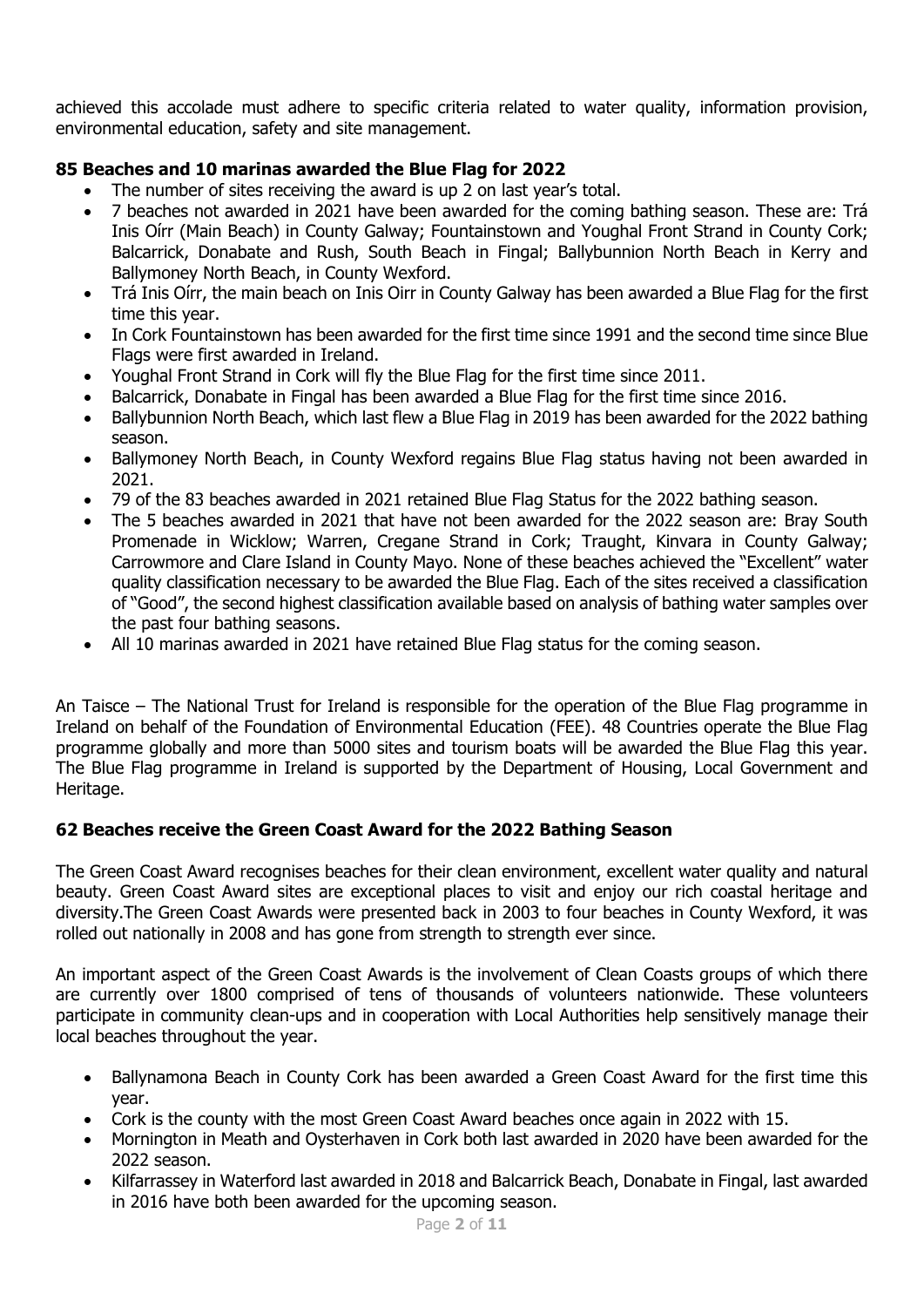• 5 Beaches have been awarded a Blue Flag a Green Coast Award for the 2022 season, they are: Balcarrick Beach, Donabate in Fingal; Baile an Sceilg (Ballinskelligs) in Kerry; Salthill and Silverstrand in Galway City and Trá Inis Oirr in Galway.

In the Republic of Ireland the Green Coast Award is operated by An Tasice's Environmental Education unit with the support of the Department of Housing, Local Government and Heritage and Fáilte Ireland. An International Award the Green Coast Award is coordinated Northern Ireland and Wales by Keep Northern Ireland Beautiful and Keep Wales Tidy respectively.

### **1. Blue Flag Beaches Awarded by Management Body 2022: 85 (+2)**

| #               | <b>LOCAL AUTHORITY</b>        | <b>BEACH</b>                         | <b>SITE TYPE</b> | 2021<br><b>AWARD</b>                               | 2022<br><b>AWARD</b> |
|-----------------|-------------------------------|--------------------------------------|------------------|----------------------------------------------------|----------------------|
|                 |                               |                                      |                  | <b>STATUS</b>                                      | <b>STATUS</b>        |
| $\mathbf{1}$    | <b>Clare County Council</b>   | Ballycuggeran                        | Beach            | AWARDED                                            | <b>AWARDED</b>       |
| $\overline{2}$  | <b>Clare County Council</b>   | Cappagh Pier, Kilrush                | Beach            | <b>AWARDED</b>                                     | AWARDED              |
| 3               | Clare County Council          | Fanore                               | Beach            | AWARDED                                            | AWARDED              |
| 4               | <b>Clare County Council</b>   | Kilkee                               | Beach            | AWARDED                                            | AWARDED              |
| 5               | <b>Clare County Council</b>   | Lahinch                              | Beach            | <b>AWARDED</b>                                     | AWARDED              |
| $6\phantom{1}6$ | <b>Clare County Council</b>   | Mountshannon, Lough Derg             | Beach            | AWARDED                                            | AWARDED              |
| $\overline{7}$  | <b>Clare County Council</b>   | Spanish Point                        | Beach            | AWARDED                                            | AWARDED              |
| 8               | <b>Clare County Council</b>   | <b>White Strand Doonbeg</b>          | Beach            | <b>AWARDED</b>                                     | AWARDED              |
| $\overline{9}$  | <b>Clare County Council</b>   | White Strand Miltown Malbay          | Beach            | AWARDED                                            | AWARDED              |
| 10              | <b>Cork County Council</b>    | <b>Barley Cove</b>                   | Beach            | <b>AWARDED</b>                                     | AWARDED              |
| 11              | <b>Cork County Council</b>    | Fountainstown                        | Beach            | <b>NOT</b><br><b>AWARDED</b><br>(DID NOT<br>APPLY) | AWARDED              |
| 12              | <b>Cork County Council</b>    | Garretstown                          | Beach            | AWARDED                                            | AWARDED              |
| 13              | <b>Cork County Council</b>    | Garrylucas, White Strand             | Beach            | AWARDED                                            | <b>AWARDED</b>       |
| 14              | <b>Cork County Council</b>    | Inchydoney East Beach                | Beach            | AWARDED                                            | <b>AWARDED</b>       |
| 15              | <b>Cork County Council</b>    | Inchydoney West Beach                | Beach            | AWARDED                                            | AWARDED              |
| 16              | <b>Cork County Council</b>    | Owenahincha, Little Island<br>Strand | Beach            | AWARDED                                            | AWARDED              |
| 17              | <b>Cork County Council</b>    | Redbarn                              | Beach            | AWARDED                                            | AWARDED              |
| 18              | <b>Cork County Council</b>    | Tragumna                             | Beach            | <b>AWARDED</b>                                     | AWARDED              |
| 19              | Cork County Council           | Youghal, Claycastle                  | Beach            | AWARDED                                            | AWARDED              |
| 20              | Cork County Council           | Youghal, Front Strand                | Beach            | <b>NOT</b><br><b>AWARDED</b><br>(DID NOT<br>APPLY) | AWARDED              |
| 21              | <b>Donegal County Council</b> | Culdaff                              | Beach            | AWARDED                                            | AWARDED              |
| 22              | <b>Donegal County Council</b> | Bundoran                             | Beach            | <b>AWARDED</b>                                     | AWARDED              |
| 23              | <b>Donegal County Council</b> | Carrickfinn                          | Beach            | AWARDED                                            | <b>AWARDED</b>       |
| 24              | Donegal County Council        | Downings                             | Beach            | AWARDED                                            | AWARDED              |
| 25              | Donegal County Council        | Fintra                               | Beach            | AWARDED                                            | AWARDED              |
| 26              | <b>Donegal County Council</b> | Killahoey                            | Beach            | AWARDED                                            | AWARDED              |
| 27              | Donegal County Council        | Marble Hill                          | Beach            | AWARDED                                            | AWARDED              |
| 28              | Donegal County Council        | Murvagh                              | Beach            | AWARDED                                            | AWARDED              |
| 29              | Donegal County Council        | Naran                                | Beach            | AWARDED                                            | AWARDED              |
| 30              | <b>Donegal County Council</b> | Portsalon                            | Beach            | AWARDED                                            | AWARDED              |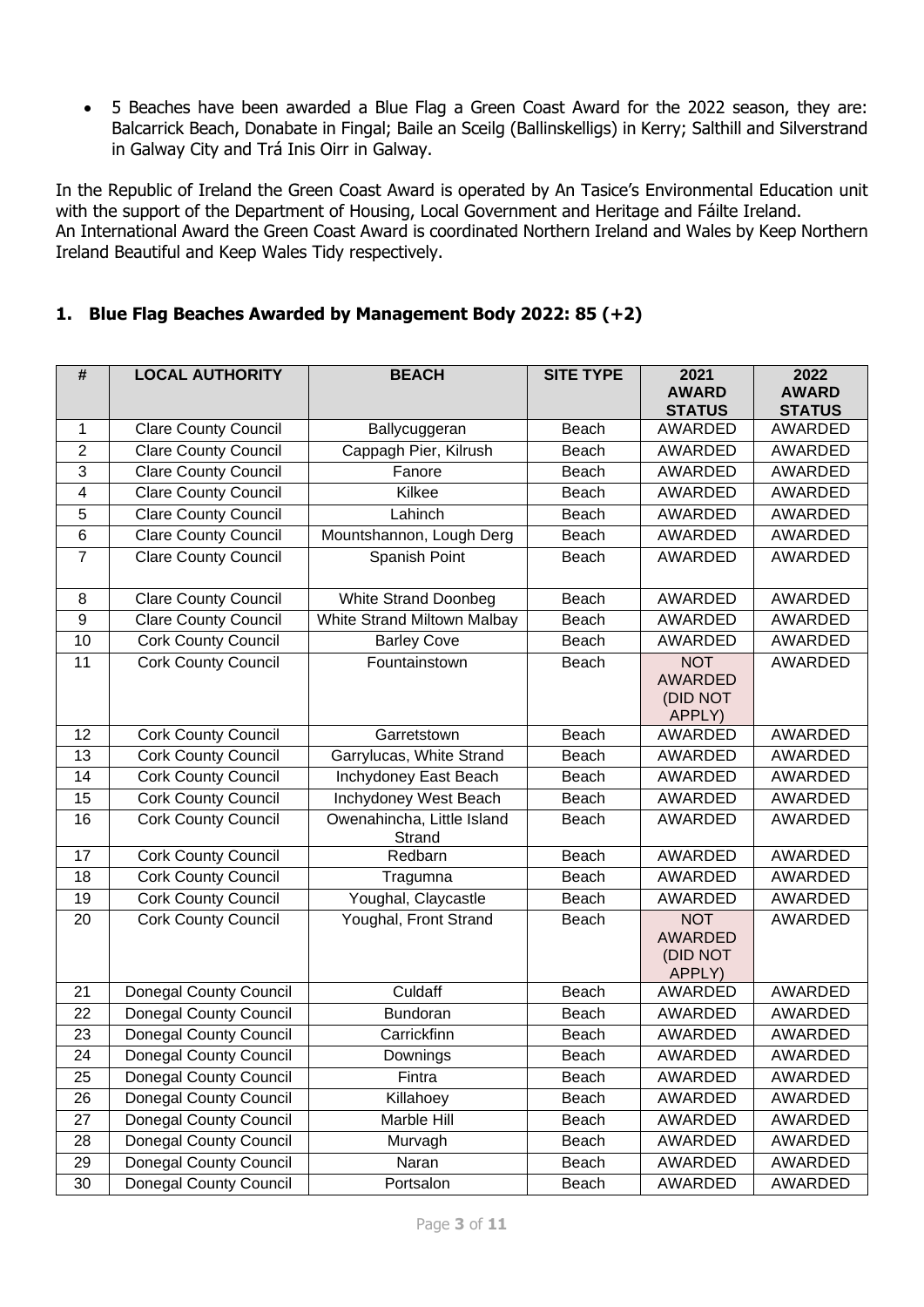| #  | <b>LOCAL AUTHORITY</b>                          | <b>BEACH</b>                         | <b>SITE TYPE</b> | 2021<br><b>AWARD</b><br><b>STATUS</b>              | 2022<br><b>AWARD</b><br><b>STATUS</b> |
|----|-------------------------------------------------|--------------------------------------|------------------|----------------------------------------------------|---------------------------------------|
| 31 | <b>Donegal County Council</b>                   | Rossnowlagh                          | Beach            | <b>AWARDED</b>                                     | <b>AWARDED</b>                        |
| 32 | <b>Donegal County Council</b>                   | Stroove                              | Beach            | AWARDED                                            | <b>AWARDED</b>                        |
| 33 | Dun Laoghaire Rathdown<br><b>County Council</b> | Killiney                             | Beach            | <b>AWARDED</b>                                     | <b>AWARDED</b>                        |
| 34 | Dun Laoghaire Rathdown<br><b>County Council</b> | Seapoint                             | Beach            | <b>AWARDED</b>                                     | <b>AWARDED</b>                        |
| 35 | <b>Fingal County Council</b>                    | Balcarrick, Donabate                 | Beach            | <b>NOT</b><br><b>AWARDED</b><br>(DID NOT<br>APPLY) | AWARDED                               |
| 36 | <b>Fingal County Council</b>                    | Portmarnock, Velvet Strand<br>Beach  | Beach            | <b>AWARDED</b>                                     | <b>AWARDED</b>                        |
| 37 | <b>Fingal County Council</b>                    | Rush, South Beach                    |                  |                                                    |                                       |
| 38 | <b>Galway City Council</b>                      | Salthill Beach                       | Beach            | <b>AWARDED</b>                                     | AWARDED                               |
| 39 | <b>Galway City Council</b>                      | <b>Silverstrand Beach</b>            | Beach            | <b>AWARDED</b>                                     | <b>AWARDED</b>                        |
| 40 | <b>Galway County Council</b>                    | An Trá Mór, Coill Rua,<br>Indreabhán | Beach            | AWARDED                                            | AWARDED                               |
| 41 | <b>Galway County Council</b>                    | Bathing Place at Portumna            | Beach            | AWARDED                                            | <b>AWARDED</b>                        |
| 42 | <b>Galway County Council</b>                    | Cill Mhuirbhigh, Inis Mór            | Beach            | AWARDED                                            | <b>AWARDED</b>                        |
| 43 | <b>Galway County Council</b>                    | Loughrea Lake                        | Beach            | <b>AWARDED</b>                                     | <b>AWARDED</b>                        |
| 44 | <b>Galway County Council</b>                    | Trá an Dóilín, An Ceathrú<br>Rua     | Beach            | <b>AWARDED</b>                                     | AWARDED                               |
| 45 | <b>Galway County Council</b>                    | Trá Inis Oírr (Main Beach)           |                  | <b>NOT</b><br><b>AWARDED</b><br>(DID NOT<br>APPLY) | AWARDED                               |
| 46 | <b>Kerry County Council</b>                     | Baile an Sceilg<br>(Ballinskelligs)  | Beach            | <b>AWARDED</b>                                     | <b>AWARDED</b>                        |
| 47 | <b>Kerry County Council</b>                     | <b>Ballybunion North Beach</b>       | Beach            | <b>NOT</b><br><b>AWARDED</b><br>(DID NOT<br>APPLY) | AWARDED                               |
| 48 | Kerry County Council                            | <b>Ballybunion South Beach</b>       | Beach            | AWARDED                                            | <b>AWARDED</b>                        |
| 49 | Kerry County Council                            | Ballyheigue                          | Beach            | AWARDED                                            | AWARDED                               |
| 50 | <b>Kerry County Council</b>                     | <b>Banna Strand</b>                  | Beach            | AWARDED                                            | AWARDED                               |
| 51 | <b>Kerry County Council</b>                     | Doire Fhíonáin (Derrynane)           | Beach            | <b>AWARDED</b>                                     | AWARDED                               |
| 52 | <b>Kerry County Council</b>                     | Fenit                                | Beach            | AWARDED                                            | AWARDED                               |
| 53 | Kerry County Council                            | Fionntrá (Ventry)                    | Beach            | AWARDED                                            | AWARDED                               |
| 54 | <b>Kerry County Council</b>                     | Inch                                 | Beach            | AWARDED                                            | <b>AWARDED</b>                        |
| 55 | Kerry County Council                            | Kells                                | Beach            | AWARDED                                            | AWARDED                               |
| 56 | <b>Kerry County Council</b>                     | Maharabeg                            | Beach            | <b>AWARDED</b>                                     | AWARDED                               |
| 57 | Kerry County Council                            | Rossbeigh, White Strand              | Beach            | AWARDED                                            | AWARDED                               |
| 58 | <b>Kerry County Council</b>                     | White Strand, Caherciveen            | Beach            | AWARDED                                            | AWARDED                               |
| 59 | Louth County Council                            | Clogherhead                          | Beach            | AWARDED                                            | AWARDED                               |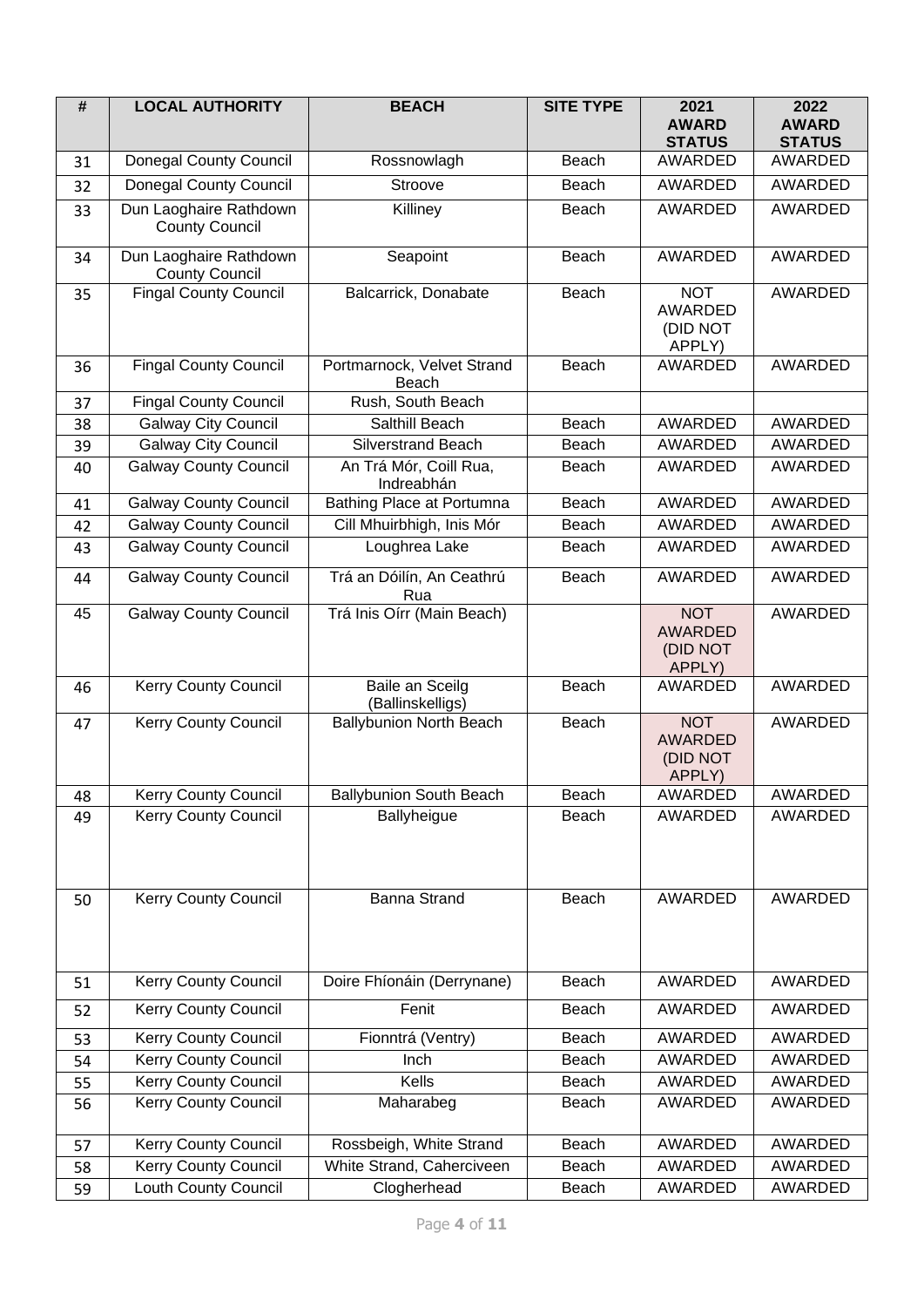| 60 | Louth County Council                          | Port, Lurganboy                      | Beach | AWARDED               | <b>AWARDED</b>               |
|----|-----------------------------------------------|--------------------------------------|-------|-----------------------|------------------------------|
| 61 | <b>Louth County Council</b>                   | Shelling Hill/Templetown             | Beach | <b>AWARDED</b>        | <b>AWARDED</b>               |
| 62 | <b>Mayo County Council</b>                    | Dooega Beach, Achill Island          | Beach | AWARDED               | AWARDED                      |
| 63 | <b>Mayo County Council</b>                    | Dugort Beach, Achill Island          | Beach | <b>AWARDED</b>        | <b>AWARDED</b>               |
| 64 | <b>Mayo County Council</b>                    | Elly Bay, Belmullet                  | Beach | <b>AWARDED</b>        | <b>AWARDED</b>               |
| 65 | <b>Mayo County Council</b>                    | Golden Strand, Achill Island         | Beach | AWARDED               | <b>AWARDED</b>               |
| 66 | <b>Mayo County Council</b>                    | Keel Beach, Achill Island            | Beach | AWARDED               | AWARDED                      |
| 67 | <b>Mayo County Council</b>                    | Keem Beach, Achill Island            | Beach | <b>AWARDED</b>        | <b>AWARDED</b>               |
| 68 | <b>Mayo County Council</b>                    | Mullaghroe Beach, Belmullet          | Beach | AWARDED               | <b>AWARDED</b>               |
| 69 | <b>Mayo County Council</b>                    | Mulranny Beach                       | Beach | AWARDED               | AWARDED                      |
| 70 | <b>Mayo County Council</b>                    | Ross Beach, Killala                  | Beach | <b>AWARDED</b>        | AWARDED                      |
| 71 | <b>Sligo County Council</b>                   | <b>Rosses Point Beach</b>            | Beach | AWARDED               | <b>AWARDED</b>               |
| 72 | <b>Waterford City &amp; County</b><br>Council | Ardmore Beach                        | Beach | AWARDED               | <b>AWARDED</b>               |
| 73 | <b>Waterford City &amp; County</b><br>Council | Clonea Beach                         | Beach | AWARDED               | <b>AWARDED</b>               |
| 74 | <b>Waterford City &amp; County</b><br>Council | Counsellors' Strand,<br>Dunmore East | Beach | AWARDED               | AWARDED                      |
| 75 | Waterford City & County<br>Council            | Dunmore Strand, Dunmore<br>East      | Beach | <b>AWARDED</b>        | <b>AWARDED</b>               |
| 76 | Waterford City & County<br>Council            | <b>Tramore Beach</b>                 | Beach | AWARDED               | AWARDED                      |
| 77 | <b>Wexford County Council</b>                 | <b>Ballinesker</b>                   | Beach | AWARDED               | <b>AWARDED</b>               |
| 78 | <b>Wexford County Council</b>                 | <b>Ballymoney North Beach</b>        | Beach | <b>NOT</b><br>AWARDED | <b>AWARDED</b>               |
| 79 | <b>Wexford County Council</b>                 | Carne                                | Beach | AWARDED               | <b>AWARDED</b>               |
| 80 | <b>Wexford County Council</b>                 | Curracloe                            | Beach | AWARDED               | <b>AWARDED</b>               |
| 81 | <b>Wexford County Council</b>                 | Morriscastle                         | Beach | <b>AWARDED</b>        | <b>AWARDED</b>               |
| 82 | <b>Wexford County Council</b>                 | <b>Rosslare Strand</b>               | Beach | <b>AWARDED</b>        | <b>AWARDED</b>               |
| 83 | <b>Wicklow County Council</b>                 | <b>Bray South Promenade</b>          | Beach | AWARDED               | <b>NOT</b><br><b>AWARDED</b> |
| 84 | <b>Wicklow County Council</b>                 | <b>Brittas Bay North</b>             | Beach | AWARDED               | AWARDED                      |
| 85 | <b>Wicklow County Council</b>                 | <b>Greystones South Beach</b>        | Beach | AWARDED               | <b>AWARDED</b>               |

# **2. Blue Flag Marinas Awarded by Management Body 2022: 8 (+1)**

| # | <b>County</b> | <b>Management</b><br><b>Body</b>                        | <b>Site Name</b>                    | <b>Award Status</b><br>2021 | <b>Award Status</b><br>2022 |
|---|---------------|---------------------------------------------------------|-------------------------------------|-----------------------------|-----------------------------|
|   | Cork          | Kinsale Yacht Club                                      | Kinsale Yacht Club                  | Awarded                     | Awarded                     |
| 2 | Cork          | Royal Cork Yacht<br>club                                | The Royal Cork<br>Yacht Club Marina | Awarded                     | Awarded                     |
| 3 | Clare         | Kilrush Maritime<br>Ltd.                                | Kilrush Marina                      | Awarded                     | Awarded                     |
| 4 | Donegal       | Donegal County<br>Council                               | Greencastle<br>Marina               | Awarded                     | Awarded                     |
| 5 | Donegal       | Donegal County<br>Council and<br>Rathmullan<br>Charters | Rathmullan<br>Marina                | Awarded                     | Awarded                     |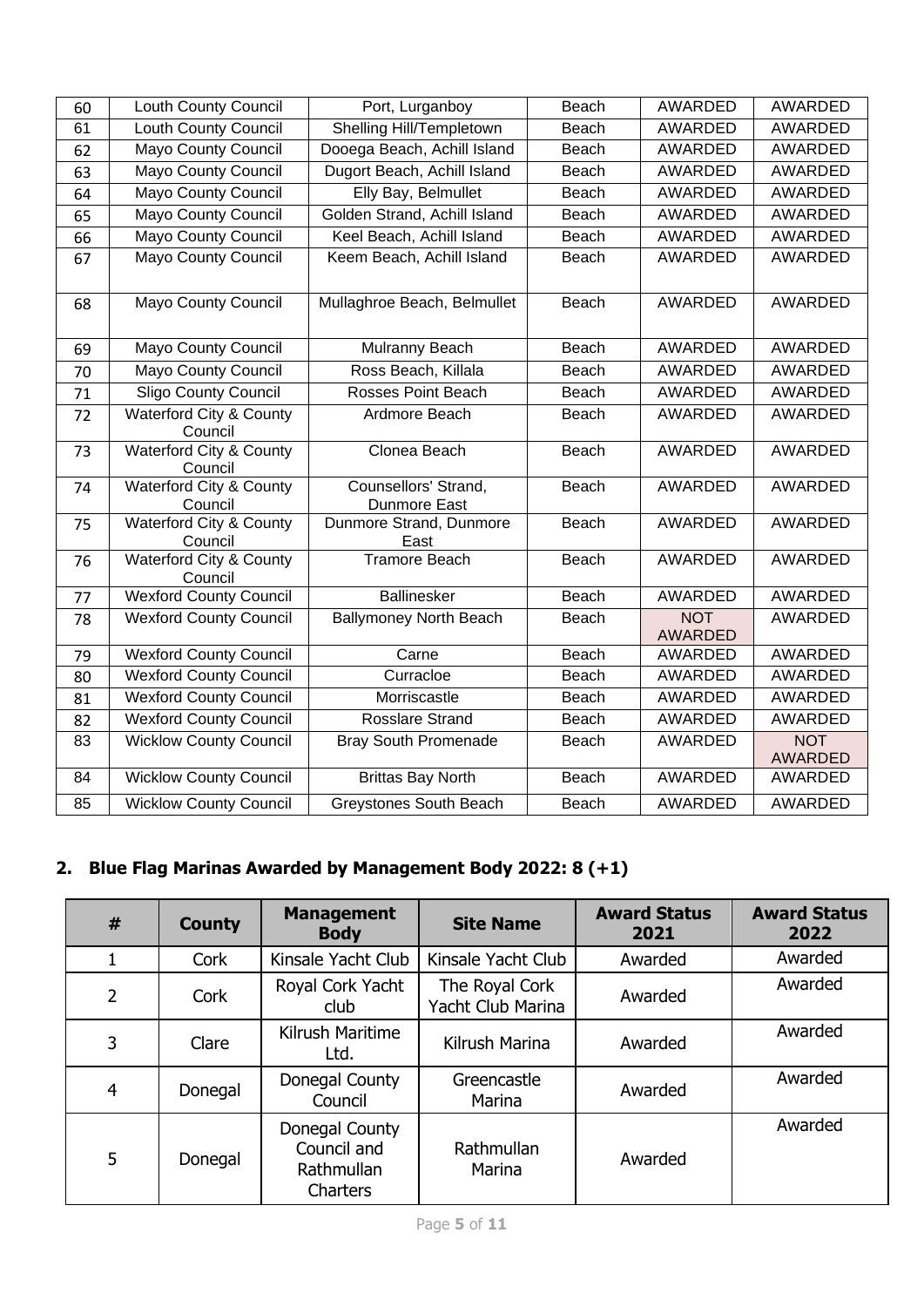| 6  | Kerry     | Kerry County<br>Council          | <b>Fenit Marina</b>                  | Awarded | Awarded |
|----|-----------|----------------------------------|--------------------------------------|---------|---------|
| 7  | Kerry     | Kilrush Maritime<br>Ltd.         | Portmagee<br>Seasonal Pontoon        | Awarded | Awarded |
| 8  | Westmeath | Quigley's Marina                 | Quigley's Marina,<br>Killinure Point | Awarded | Awarded |
| 9  | Wexford   | <b>Wexford County</b><br>Council | Kilmore Quay<br>Marina               | Awarded | Awarded |
| 10 | Wexford   | <b>Wexford County</b><br>Council | New Ross Marina                      | Awarded | Awarded |

# **3. Green Coast Awards by County 2022: 63 Beaches (+3)**

| $\pmb{\sharp}$ | County | <b>Beach Name</b>                                | <b>Local Authority</b>         | <b>Name of Clean</b><br><b>Coasts Group(s)</b><br>associated with the<br>site. | <b>Award Status</b> |
|----------------|--------|--------------------------------------------------|--------------------------------|--------------------------------------------------------------------------------|---------------------|
| $\mathbf{1}$   | Clare  | Ballyallia Lake                                  | <b>Clare County</b><br>Council | <b>Ballyalla Blue Flag</b><br><b>Working Group</b>                             | Awarded             |
| $\overline{2}$ | Clare  | <b>Bishops Quarter</b>                           | <b>Clare County</b><br>Council | Ballyvaughan Tidy<br>Towns                                                     | Awarded             |
| $\overline{3}$ | Clare  | Carrigaholt<br><b>Beach</b>                      | <b>Clare County</b><br>Council | Carrigaholt Tidy<br>Towns and<br>Carrigaholt<br>Development<br>Association     | Awarded             |
| $\overline{4}$ | Clare  | Seafield                                         | <b>Clare County</b><br>Council | Quilty clean coast                                                             | Awarded             |
| 5              | Cork   | Sherkin Island,<br><b>Silver Strand</b><br>Beach | Cork County<br>Council         | Sherkin Island<br><b>Community Group</b>                                       | Awarded             |
| 6              | Cork   | Ballyrisode                                      | Cork County<br>Council         | <b>Goleen Communtiy</b><br>Group                                               | Awarded             |
| $\overline{7}$ | Cork   | <b>Galley Cove</b>                               | Cork County<br>Council         | <b>Goleen Communtiy</b><br>Group                                               | Awarded             |
| 8              | Cork   | Inch Strand                                      | Cork County<br>Council         | Aghada Residents<br>Association                                                | Awarded             |
| 9              | Cork   | Ardnahinch,<br>Shanagarry                        | Cork County<br>Council         | <b>Shanagarry Coast</b><br>Care Group                                          | Awarded             |
| 10             | Cork   | Ring                                             | Cork County<br>Council         | Ballymacoda<br>Ladysbridge<br><b>Community Council</b><br>Ltd                  | Awarded             |
| 11             | Cork   | Oysterhaven                                      | Cork County<br>Council         | Nohoval/Oysterhave<br>Residents<br>Association                                 | Awarded             |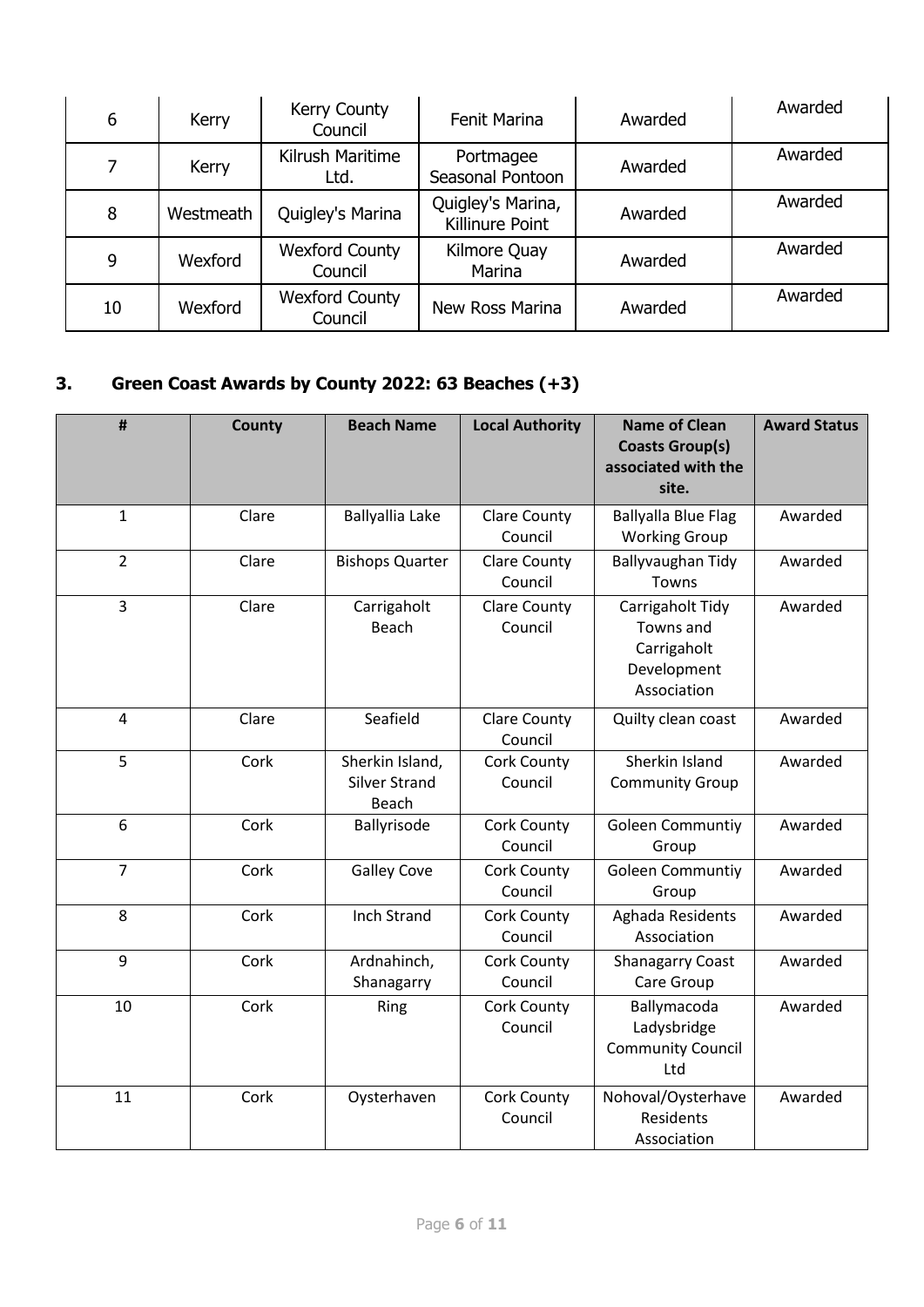| #  | County               | <b>Beach Name</b>                     | <b>Local Authority</b>          | <b>Name of Clean</b><br><b>Coasts Group(s)</b><br>associated with the<br>site. | <b>Award Status</b> |
|----|----------------------|---------------------------------------|---------------------------------|--------------------------------------------------------------------------------|---------------------|
| 12 | Cork                 | Rocky Bay                             | Cork County<br>Council          | Roberts Cove &<br>Rocky Bay Residents<br>Association                           | Awarded             |
| 13 | Cork                 | Dooneen Pier                          | Cork County<br>Council          | Sheeps Head Way<br><b>Community Group</b>                                      | Awarded             |
| 14 | Cork                 | <b>Red Strand</b>                     | Cork County<br>Council          | <b>Ardfield Tidy Towns</b><br>Group                                            | Awarded             |
| 15 | Cork                 | Cadogan's<br>Strand,                  | Cork County<br>Council          | Schull Tidy Towns &<br><b>Community Group</b>                                  | Awarded             |
| 16 | Cork                 | Garnish Beach,<br>Lehanmore           | Cork County<br>Council          | Lehanemore<br>Community Co-op                                                  | Awarded             |
| 17 | Cork                 | Ballynamona<br>Beach                  | Cork County<br>Council          | Ballynamona Clean<br>Coast Group                                               | Awarded             |
| 18 | Cork                 | Fountainstown<br>Beach                | Cork County<br>Council          | Fountainstown<br>Community<br>Association                                      | Awarded             |
| 19 | Cork                 | Inchydoney East                       | Cork County<br>Council          | Inchydoney East<br>Residents<br>Association                                    | Awarded             |
| 20 | Donegal              | Drumnatinney                          | Donegal County<br>Council       | <b>Drumnatinney Clean</b><br>Coasts Group                                      | Awarded             |
| 21 | Donegal              | Dooey Beach                           | Donegal County<br>Council       | Dooey Clean Coasts<br>Group                                                    | Awarded             |
| 22 | Donegal              | Ballyheirnan                          | Donegal County<br>Council       | <b>Fanad Coastal</b><br>Group                                                  | Awarded             |
| 23 | Donegal              | Magheroarty<br>Beach                  | Donegal County<br>Council       | <b>Ionad Pobail</b><br>Mhachaire<br>Rabhartaigh or                             | Awarded             |
| 24 | Fingal               | Balcarrick Beach,<br>Donabate         | <b>Fingal County</b><br>Council | New CC Group<br>(name TBC)                                                     | Awarded             |
| 25 | Galway City          | <b>Silver Strand</b>                  | Galway City<br>Council          | <b>Barna Tidy Towns</b>                                                        | Awarded             |
| 26 | Galway City          | Salthill                              | Galway City<br>Council          | Galway<br>Atlantaquaria Ltd                                                    | Awarded             |
| 27 | <b>Galway County</b> | Aillebrack/Silver<br>Hill             | <b>Galway County</b><br>Council | Aillebrack/Silver Hill<br>Coast Care                                           | Awarded             |
| 28 | <b>Galway County</b> | Dumhach Beach                         | <b>Galway County</b><br>Council | Inishbofin<br>Development<br>Company                                           | Awarded             |
| 29 | <b>Galway County</b> | Trá Poll na<br>gCaorach, Inis<br>Oirr | <b>Galway County</b><br>Council | Comhar Caomhán<br>Teoranta, Inis Oírr                                          | Awarded             |
| 30 | <b>Galway County</b> | An Trá Inis Oirr<br>(Main Beach)      | <b>Galway County</b><br>Council | Comhar Caomhán<br>Teoranta, Inis Oírr                                          | Awarded             |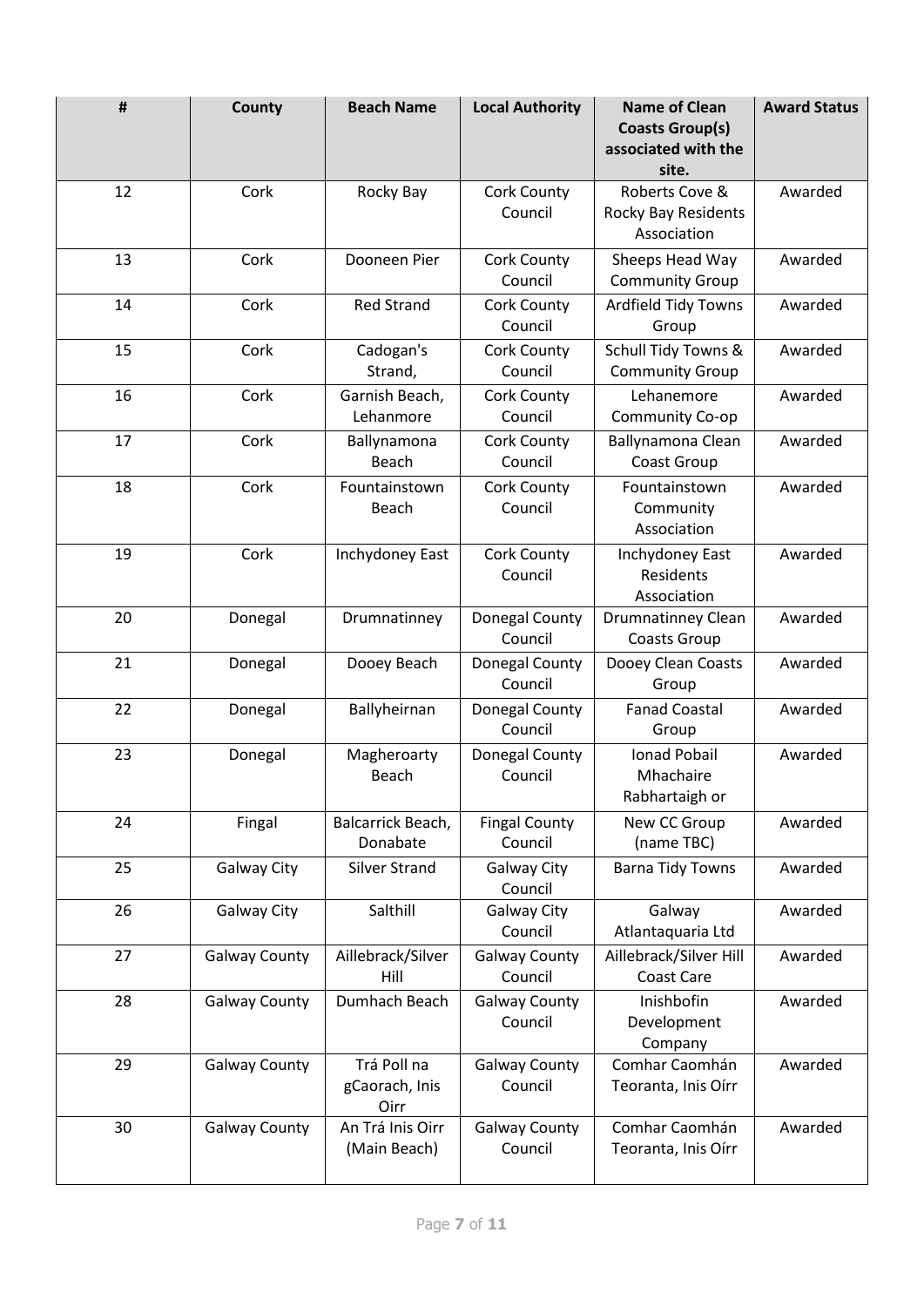| #  | County               | <b>Beach Name</b>                     | <b>Local Authority</b>          | <b>Name of Clean</b><br><b>Coasts Group(s)</b><br>associated with the<br>site.                                                     | <b>Award Status</b> |
|----|----------------------|---------------------------------------|---------------------------------|------------------------------------------------------------------------------------------------------------------------------------|---------------------|
| 31 | <b>Galway County</b> | East End Bay,<br>Inisbofin            | <b>Galway County</b><br>Council | Inishbofin<br>Development<br>Company                                                                                               | Awarded             |
| 32 | <b>Galway County</b> | Renvyle Beach<br>(The<br>Whitestrand) | <b>Galway County</b><br>Council | Renvyle Beach<br>Group                                                                                                             | Awarded             |
| 33 | Kerry                | Littor                                | <b>Kerry County</b><br>Council  | Littor Clean Coast<br>Group                                                                                                        | Awarded             |
| 34 | Kerry                | Waterville                            | <b>Kerry County</b><br>Council  | An Coirean Coast<br>Care                                                                                                           | Awarded             |
| 35 | Kerry                | <b>Ballinskelligs</b>                 | Kerry County<br>Council         | <b>Ballinskelligs Tidy</b><br>Town                                                                                                 | Awarded             |
| 36 | Kerry                | Castlegregory                         | <b>Kerry County</b><br>Council  | Castlegregory Coast<br>Care Group                                                                                                  | Awarded             |
| 37 | Kerry                | Béal Bán                              | <b>Kerry County</b><br>Council  | Scoil An<br>Fheirtearaigh                                                                                                          | Awarded             |
| 38 | Louth                | Seapoint Beach,<br>Termonfeckin       | Louth County<br>Council         | Costa Alainn                                                                                                                       | Awarded             |
| 39 | Mayo                 | <b>Termon Beach</b>                   | Mayo County<br>Council          | Comharchumann<br>Forbartha Ionas<br>Deirdhile                                                                                      | Awarded             |
| 40 | Mayo                 | Srah Beach                            | Mayo County<br>Council          | Claggan Island RSS                                                                                                                 | Awarded             |
| 41 | Mayo                 | Portacloy Beach                       | Mayo County<br>Council          | Comhar Dún<br>Chaocháin Teoranta,<br>Scéim Shóisialta<br><b>Tuaithe Chill</b><br>Chomáin                                           | Awarded             |
| 42 | Mayo                 | Rinroe                                | Mayo County<br>Council          | Comhar Dún<br>Chaocháin Teoranta,<br>Scéim Shóisialta<br><b>Tuaithe Chill</b><br>Chomáin (The<br>Kilcommon Rural<br>Social Scheme) | Awarded             |
| 43 | Mayo                 | Tránaun,<br>Inishturk                 | Mayo County<br>Council          | awaiting response                                                                                                                  | Awarded             |
| 44 | Meath                | Mornington                            | <b>Meath County</b><br>Council  | <b>Beach Management</b><br>Committee                                                                                               | Awarded             |
| 45 | Sligo                | <b>Rosses Point</b>                   | Sligo County<br>Council         | <b>Rosses Point</b><br>Development<br><b>Association Tidy</b><br>Towns Committee;<br>North West Sea<br>Kayaking                    | Awarded             |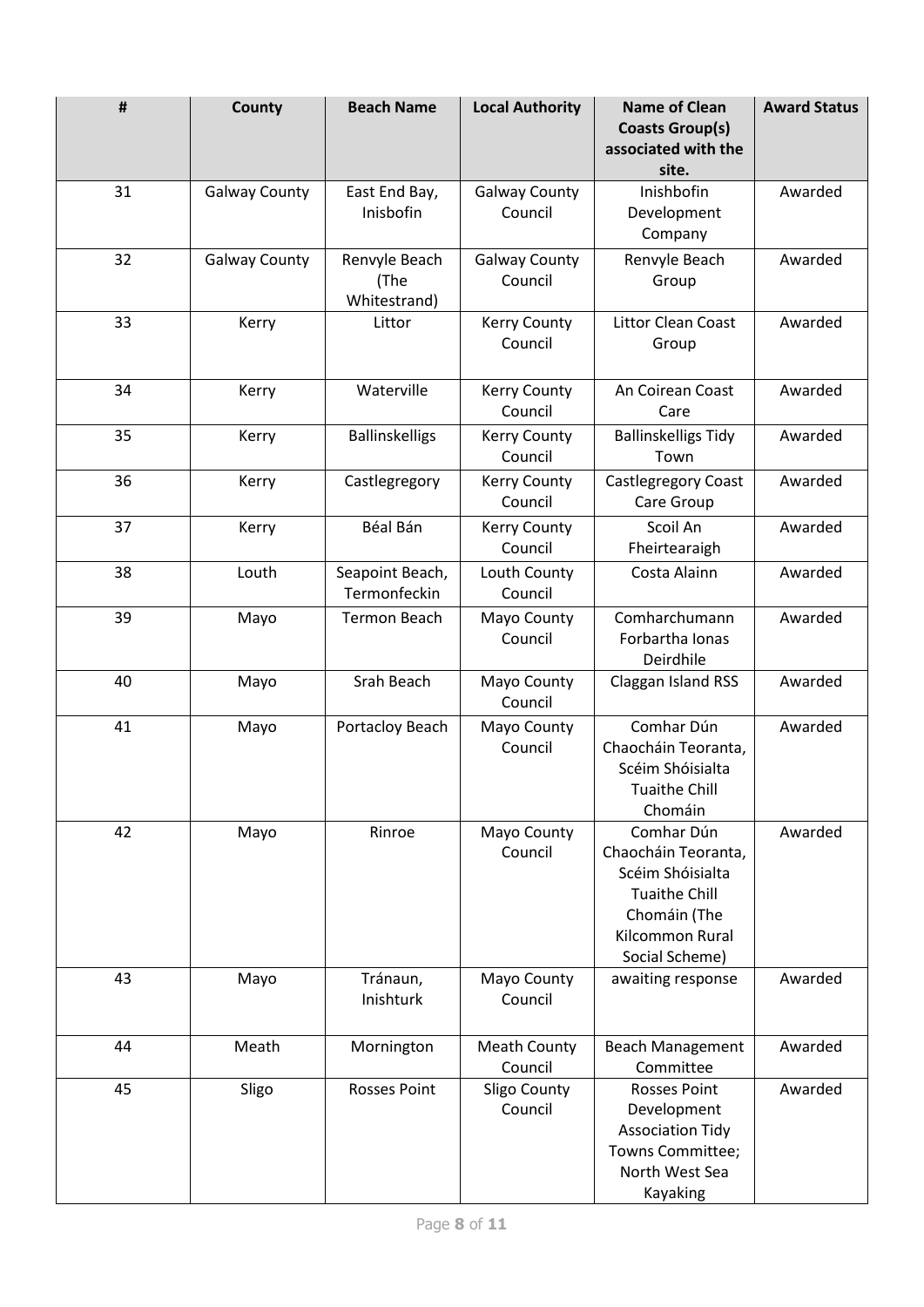|    |           |                              |                                                | Association; Sligo<br>Surf Lifesaving Club                                        |                     |
|----|-----------|------------------------------|------------------------------------------------|-----------------------------------------------------------------------------------|---------------------|
| #  | County    | <b>Beach Name</b>            | <b>Local Authority</b>                         | <b>Name of Clean</b><br><b>Coasts Group(s)</b><br>associated with the<br>site.    | <b>Award Status</b> |
| 46 | Sligo     | Streedagh Beach              | Sligo County<br>Council                        | North Sligo<br><b>Playground Goups</b>                                            | Awarded             |
| 47 | Waterford | <b>Guillamene Cove</b>       | <b>Waterford City</b><br>and County<br>Council | Guillamene<br><b>Swimming Club</b>                                                | Awarded             |
| 48 | Waterford | Ballyquin                    | <b>Waterford City</b><br>and County<br>Council | Coast Care Group<br>merged with<br>Ardmore Tidy<br><b>Towns Committee</b>         | Awarded             |
| 49 | Waterford | Annestown                    | <b>Waterford City</b><br>and County<br>Council | Annestown<br><b>Community Group</b>                                               | Awarded             |
| 50 | Waterford | Newtown Cove,<br>Tramore     | <b>Waterford City</b><br>and County<br>Council | Newtown and<br>Guillamene<br>Swimming Club                                        | Awarded             |
| 51 | Waterford | Goat Island<br>Beach         | <b>Waterford City</b><br>and County<br>Council | Ardmore Tidy<br><b>Towns Committee</b>                                            | Awarded             |
| 52 | Waterford | Curragh                      | <b>Waterford City</b><br>and County<br>Council | Curragh Coast Care<br>Group merged with<br>Ardmore Tidy<br><b>Towns Committee</b> | Awarded             |
| 53 | Waterford | Kilfarrassey                 | <b>Waterford City</b><br>and County<br>Council | Waterford SubAqua<br>Club                                                         | Awarded             |
| 54 | Wexford   | <b>Cahore Point</b><br>Beach | <b>Wexford County</b><br>Council               | <b>Ballygarrett Tidy</b><br>Towns                                                 | Awarded             |
| 55 | Wexford   | Ballyhealy                   | <b>Wexford County</b><br>Council               | Wexford Sub Aqua<br>Club                                                          | Awarded             |
| 56 | Wexford   | Grange                       | <b>Wexford County</b><br>Council               | <b>Hook Tourism</b>                                                               | Awarded             |
| 57 | Wexford   | Old Bawn Beach               | <b>Wexford County</b><br>Council               | <b>Ballygarrett Tidy</b><br>Towns                                                 | Awarded             |
| 58 | Wexford   | Baginbun Beach               | <b>Wexford County</b><br>Council               | <b>Hook Tourism</b>                                                               | Awarded             |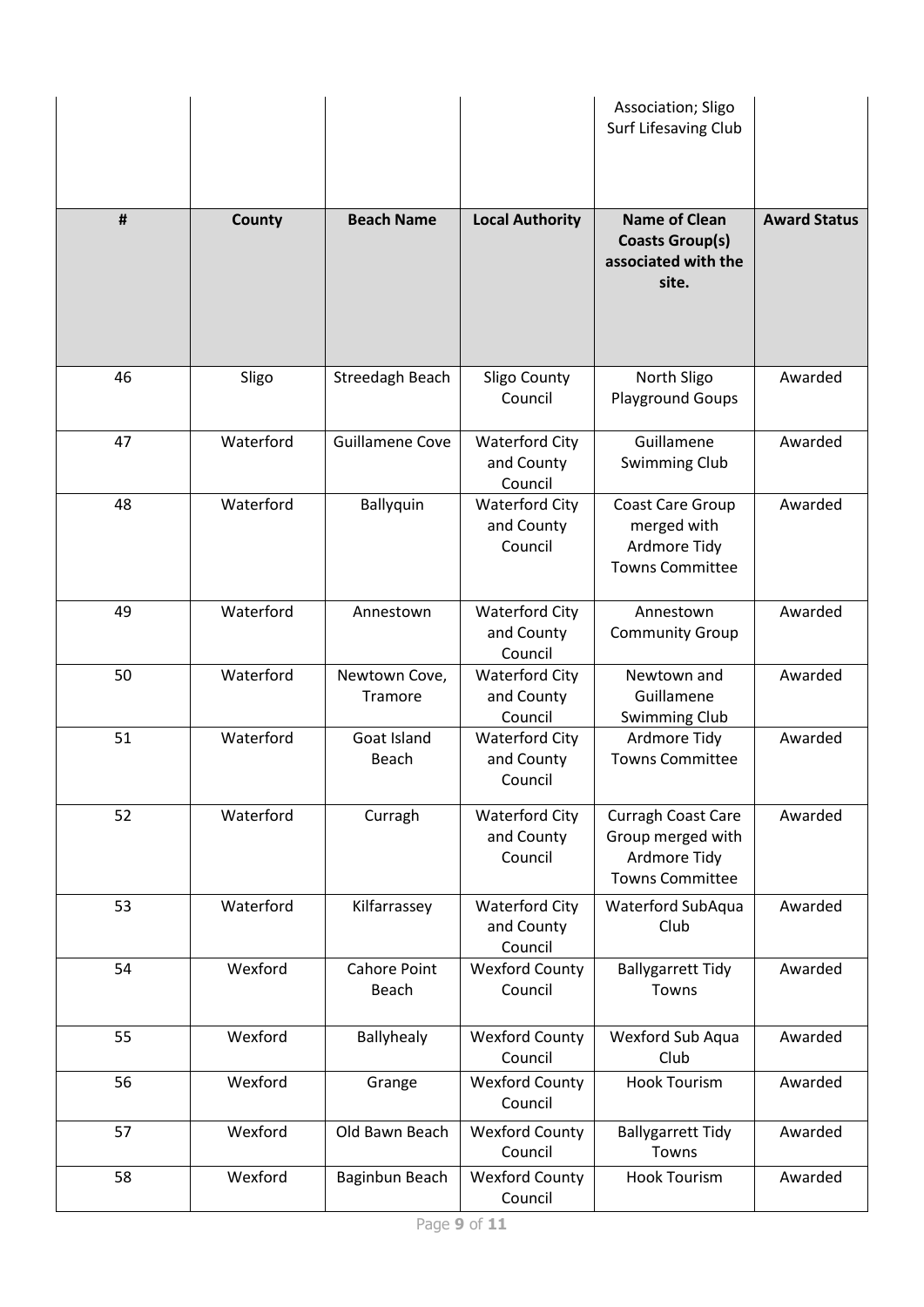| 59 | Wexford | Cullenstown<br>Strand | <b>Wexford County</b><br>Council | Friends of<br>Cullenstown                            | Awarded |
|----|---------|-----------------------|----------------------------------|------------------------------------------------------|---------|
| 60 | Wexford | St. Helen's Bay       | <b>Wexford County</b><br>Council | St Helens Bay<br>Community<br><b>Coastcare Group</b> | Awarded |
| 61 | Wexford | Culleton's Gap        | <b>Wexford County</b><br>Council | Friends of the Raven                                 | Awarded |
| 62 | Wexford | Booley Bay            | <b>Wexford County</b><br>Council | Hook Tourism                                         | Awarded |

Ends

# **4. BEACH AWARDS & WATER QUALITY**

- $\circ$  Since 2012, beaches applying for Blue Flag and Green Coast Awards are assessed based on the standards of the new EU Bathing Water Directive. This requires that the water quality of candidate beaches are assessed using a 95<sup>th</sup> percentile calculation over a 4 year period.
- $\circ$  Only beaches that meet the excellent standard for both E. Coli and Intestinal Enterococci parameters are eligible for the award.
- o While the Green Coast Award does not require sites to be Identified Bathing Waters they need to be sampled at the same frequency and the same thresholds apply in relation to the microbiological parameters

| O |                  |                                                          |                                      |
|---|------------------|----------------------------------------------------------|--------------------------------------|
|   | <b>Parameter</b> | <b>Coastal &amp; transitional waters</b><br>limit values | <b>Inland waters</b><br>limit values |
|   | Escherichia Coli | 250 cfu/ 100ml                                           | 500 cfu/ 100ml                       |
|   | Intestinal       | 100 cfu/ 100ml                                           | 200 cfu/ 100ml                       |
|   | Enterococci      |                                                          |                                      |

o The Blue Flag programme in Ireland has been the driving force behind improvements in water quality for many years and as an award of excellence the Blue Flag implemented the stricter standards in Ireland in 2013. The microbiological standards of the 2006 EU Directive are almost twice as strict as the 1976 EU Directive band representing a lowering of the risk threshold for bathers to ca. 3% with the more stringent category of "Excellent" water quality being applied.

# **5. BLUE FLAG AWARDS SINCE 2010**

The Blue Flag Programme has been in operation since 1987 with the first awards presented for the 1988 bathing season, when 21 flags were awarded.

| <b>Year</b> | <b>No. of Blue Flags</b> |
|-------------|--------------------------|
| 2010        | 76                       |
| 2011        | 84                       |
| 2012        | 87                       |
| 2013        | 74                       |
| 2014        | 80                       |
| 2015        | 86                       |
| 2016        | 85                       |
| 2017        | 88                       |
| 2018        | 90                       |
| 2019        | 88                       |
| 2020        | 92                       |
| 2021        | 93                       |
| 2022        | 95                       |